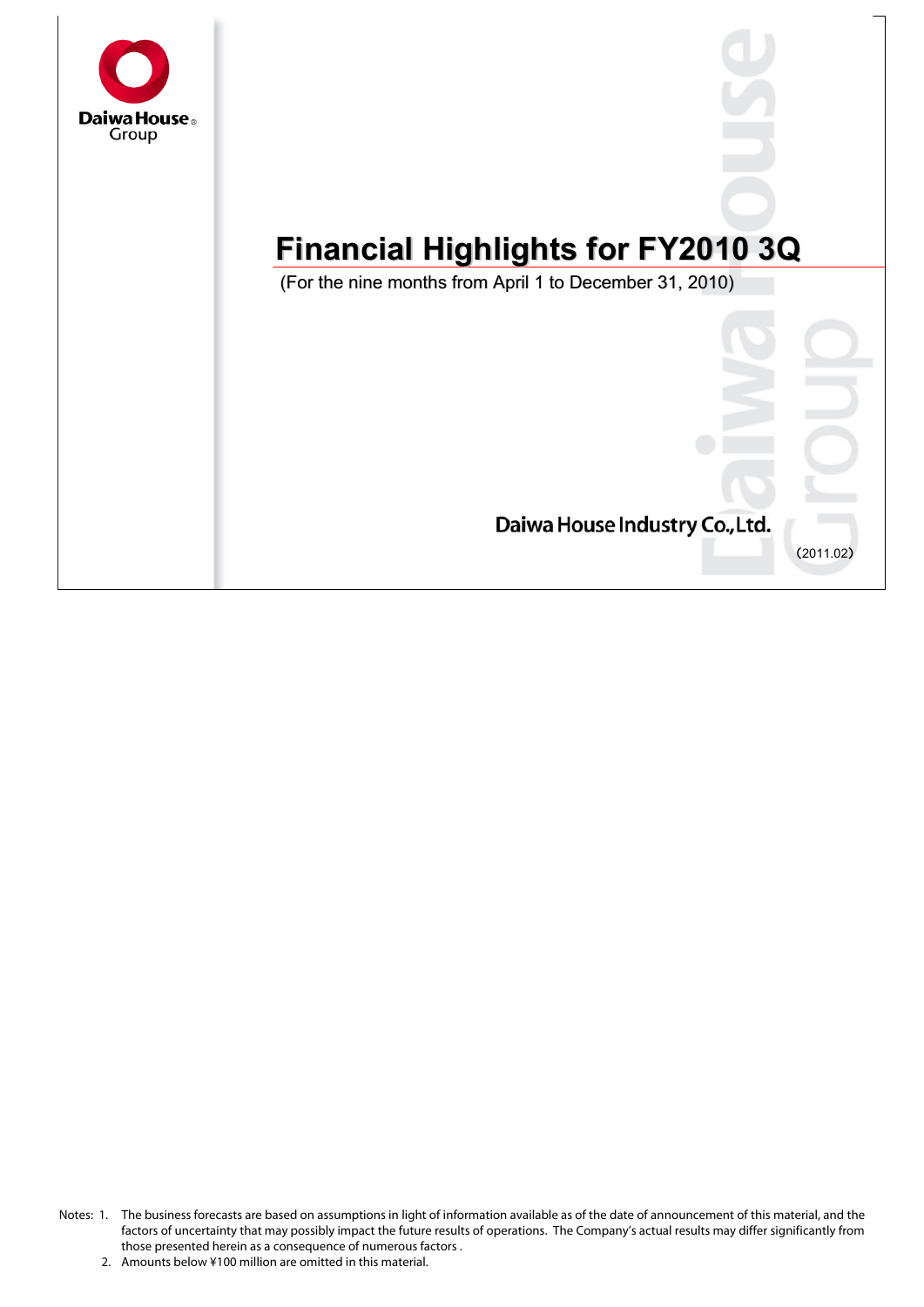$($  ¥ hillion )

(¥billion)

# 1**. Summary of Account Settlement in FY2010 3Q: Overview**

#### **F** For the nine months ended Dec. 31, 2009 and 2010

|                                            |           |              |            |       |                  |           |            | $\mathbf{z}$ |
|--------------------------------------------|-----------|--------------|------------|-------|------------------|-----------|------------|--------------|
|                                            |           | Consolidated |            |       | Non-consolidated |           |            |              |
|                                            | 3Q FY2009 | 3Q FY2010    | <b>YOY</b> |       | 3Q FY2009        | 3Q FY2010 | <b>YOY</b> |              |
|                                            |           |              | Amounts    | Ratio |                  |           | Amounts    | Ratio        |
| <b>Net Sales</b>                           | 1,166.4   | 1,235.0      | 68.5       | 5.9%  | 745.8            | 765.4     | 19.6       | 2.6%         |
| <b>Operating income</b>                    | 50.3      | 71.8         | 21.4       | 42.7% | 32.0             | 48.3      | 16.2       | 50.7%        |
| <b>Ordinary income</b>                     | 50.1      | 72.8         | 22.7       | 45.4% | 34.3             | 54.7      | 20.4       | 59.7%        |
| Net income                                 | 28.0      | 44.7         | 16.6       | 59.3% | 20.4             | 37.1      | 16.6       | 81.3%        |
| Basic net income per share $(\frac{1}{2})$ | 48.47     | 77.20        | 28.73      | 59.3% |                  |           |            |              |

**At March 31, 2010 and Dec. 31, 2010**

|                                      |          | <b>Consolidated</b> |         |         | Non-consolidated |          |         |          |
|--------------------------------------|----------|---------------------|---------|---------|------------------|----------|---------|----------|
|                                      | Mar. 31, | Dec. 31.            |         | Change  |                  | Dec. 31. | Change  |          |
|                                      | 2010     | 2010                | Amounts | Ratio   | 2010             | 2010     | Amounts | Ratio    |
| <b>Total assets</b>                  | 1,916.9  | 1.900.0             | $-16.9$ | $-0.9%$ | 1.418.1          | 1.389.1  | $-29.0$ | $-2.0\%$ |
| <b>Net assets</b>                    | 617.7    | 651.6               | 33.8    | 5.5%    | 545.3            | 573.6    | 28.3    | 5.2%     |
| Net assets per share $(\frac{1}{2})$ | 1.065.15 | 1.123.81            | 58.66   | 5.5%    |                  |          |         |          |

**Daiwa House Group: Financial Highlights FY2010 3Q © 2011 Daiwa House Industry Co., Ltd. All rights reserved.**

# 【MEMO】

Ĕ

- **Net sales increased 5.9% yoy, mainly due to an increase of the sales in the Rental Housing segment. Operating income increased 42.7% yoy, mainly due to the improvement of the cost-of-sales ratio.**
- Net income increased 59.3% yoy, due to an increase in the operating income, in spite of the posting of ¥1.1 billion in **operating expenses and ¥2.8 billion in extraordinary losses with the application of the accounting standard for asset retirement obligations.**
- **Major factors in the net sales and operating income increase**



| <b>Group companies</b>                |               | <b>Number of companies</b> | <b>Notes</b> |                                         |  |  |
|---------------------------------------|---------------|----------------------------|--------------|-----------------------------------------|--|--|
|                                       | Mar .31, 2010 | Dec. 31, 2010              | Change       |                                         |  |  |
| Parent Company (Daiwa House Industry) |               |                            |              |                                         |  |  |
| Consolidated subsidiaries             | 59            | 58                         | -1           | Inclusion: 1; Exclusion: 2              |  |  |
| Equity-method affiliates              | 13            | 12                         | -            | Exclusion: 1                            |  |  |
| Unconsolidated subsidiary             |               |                            |              | Daiwa House REIT Investment Corporation |  |  |
| Total                                 | 74            | 72                         | -2           |                                         |  |  |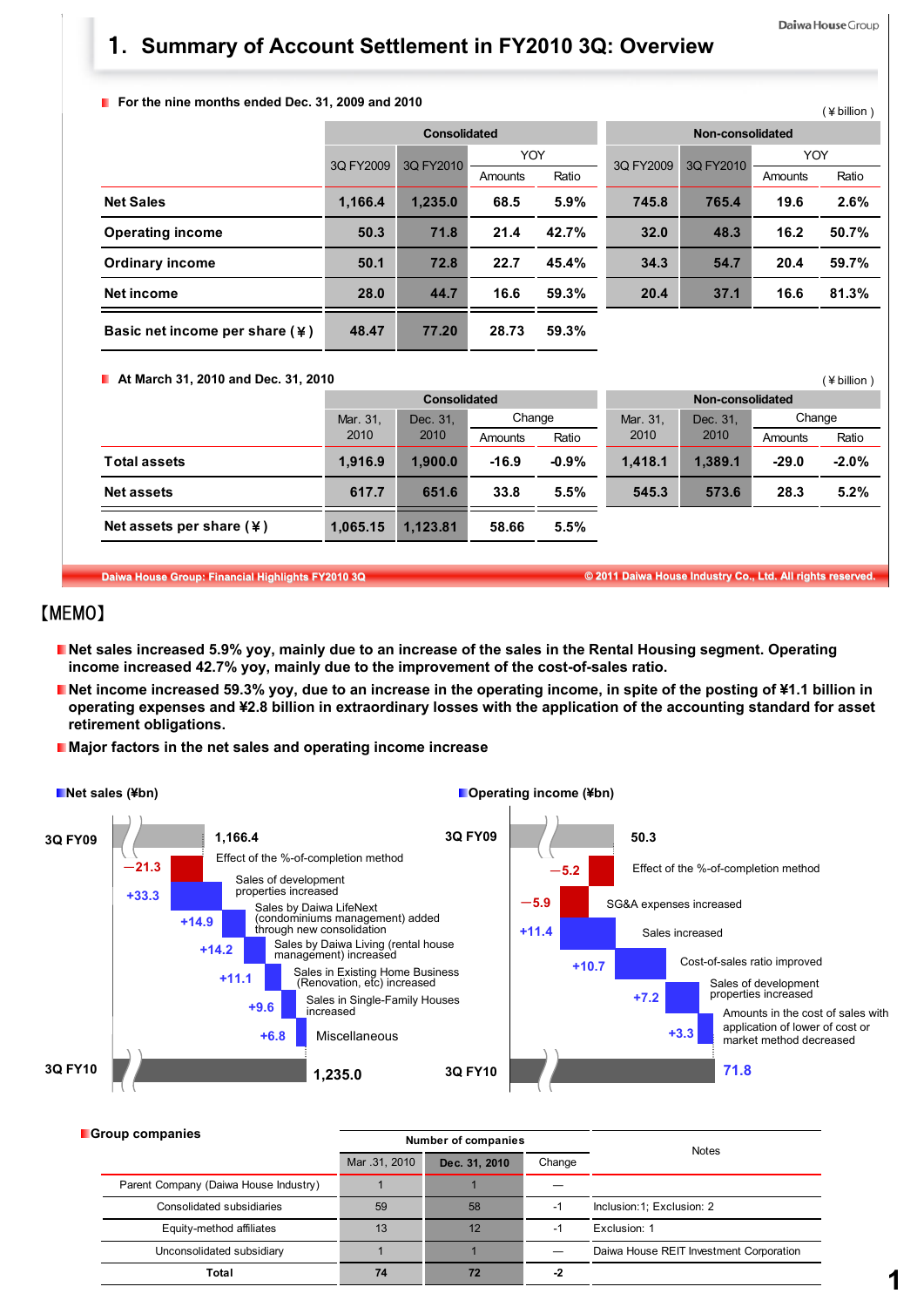**F** For the nine months ended Dec. 31, 2009 and 2010

| For the nine months ended Dec. 31, 2009 and 2010     |                |             |                |             |            | (¥ billion) |
|------------------------------------------------------|----------------|-------------|----------------|-------------|------------|-------------|
|                                                      |                | 3Q FY2009   |                | 3Q FY2010   |            |             |
|                                                      | <b>Results</b> | Composition | <b>Results</b> | Composition | <b>YOY</b> |             |
|                                                      |                |             |                |             | Amounts    | Ratio       |
| <b>Net sales</b>                                     | 1,166.4        | 100.0%      | 1,235.0        | 100.0%      | 68.5       | 5.9%        |
| Cost of sales                                        | 936.2          | 80.3%       | 977.3          | 79.1%       | 41.1       | 4.4%        |
| Gross profit                                         | 230.2          | 19.7%       | 257.6          | 20.9%       | 27.4       | 11.9%       |
| SG&A expenses                                        | 179.8          | 15.4%       | 185.8          | 15.1%       | 5.9        | 3.3%        |
| Operating income                                     | 50.3           | 4.3%        | 71.8           | 5.8%        | 21.4       | 42.7%       |
| Non-operating income                                 | 8.4            | 0.7%        | 9.2            | 0.8%        | 0.7        | 8.7%        |
| Non-operating expenses                               | 8.7            | 0.7%        | 8.1            | 0.7%        | $-0.5$     | $-6.2%$     |
| Ordinary income                                      | 50.1           | 4.3%        | 72.8           | 5.9%        | 22.7       | 45.4%       |
| Extraordinary income                                 | 0.2            | $0.0\%$     | 3.5            | 0.3%        | 3.2        |             |
| <b>Extraordinary losses</b>                          | 1.1            | 0.1%        | 8.0            | 0.7%        | 6.9        | 618.7%      |
| Income before income taxes<br>and minority interests | 49.2           | 4.2%        | 68.3           | 5.5%        | 19.0       | 38.8%       |
| Net income                                           | 28.0           | 2.4%        | 44.7           | 3.6%        | 16.6       | 59.3%       |

Daiwa House Group

**Daiwa House Group: Financial Highlights FY2010 3Q © 2011 Daiwa House Industry Co., Ltd. All rights reserved.**

# 【MEMO】

## **(Reference) Effect of the percentage-of-completion method**

 $($  ¥ bn) Excluding the effect on the percentage-of-completion method, net sales increased by ¥89.8 billion, operating income increased by ¥26.7 billion, ordinary income increased by ¥27.9 billion.

|                  |                                                 | 3Q FY2009                   | FY2009<br>(Full Year) |                                      |                |                                                 |                           |                                          |             |
|------------------|-------------------------------------------------|-----------------------------|-----------------------|--------------------------------------|----------------|-------------------------------------------------|---------------------------|------------------------------------------|-------------|
|                  | (Reference) Effect of<br>%-of-completion method |                             | Results               | (Reference)<br>Effect of<br>$%$ -of- |                | (Reference)<br>Effect of %-of-completion method | <b>Results</b>            | Comparison<br>of "before<br>application" |             |
|                  | Amounts<br>(A)                                  | Before<br>application $(B)$ | $(A) + (B)$           | completion<br>method $(C)$           | Amounts<br>(D) | Amounts, net<br>$(E) = (D) - (C)$               | Before<br>application (F) | $(E) + (F)$                              | $(F) - (B)$ |
| Net sales        | 46.2                                            | 1.120.2                     | 1.166.4               | 38.5                                 | 63.4           | 24.9                                            | 1.210.1                   | 1.235.0                                  | 89.8        |
| Operating income | 9.4                                             | 40.8                        | 50.3                  | 7.6                                  | 11.8           | 4.2                                             | 67.5                      | 71.8                                     | 26.7        |
| Ordinary income  | 9.4                                             | 40.6                        | 50.1                  | 7.6                                  | 11.8           | 4.2                                             | 68.6                      | 72.8                                     | 27.9        |

#### **SG&A expenses**

| <b>POQUA CANGIISES</b>                  |       |                        |       |
|-----------------------------------------|-------|------------------------|-------|
|                                         |       |                        | (¥bn) |
|                                         |       | 3Q FY09 3Q FY10 Change |       |
| Personnel costs (incl. welfare expense) | 106.8 | 109.8                  | 2.9   |
| Advertising & promotion expenses        | 18.2  | 18.7                   | 0.5   |
| Sales commission                        | 74    | 8.4                    | 0.9   |
| Communication & transportation expenses | 9.5   | 9.9                    | 0.4   |
| <b>Others</b>                           | 37.7  | 38.9                   | 11    |
| Total                                   | 179.8 | 185.8                  | 5.9   |

|                                                                           |                                                                                                            |                        | (¥bn)  |                                            | (¥bn) |                 |        |  |
|---------------------------------------------------------------------------|------------------------------------------------------------------------------------------------------------|------------------------|--------|--------------------------------------------|-------|-----------------|--------|--|
| <b>Extraordinary income</b>                                               |                                                                                                            | 3Q FY09 3Q FY10 Change |        | <b>Extraordinary losses</b>                |       | 3Q FY09 3Q FY10 | Change |  |
| Gain on sales of investment securities                                    | Loss on adjustment for changes of<br>accounting standard for asset retirement<br>1.6<br>1.6<br>obligations |                        |        | 2.8                                        | 2.8   |                 |        |  |
| Reersal of liabilities for loss on disaster                               |                                                                                                            | 1.3                    | 1.3    | Loss on prior period adjustment            |       | 1.4             | 1.4    |  |
| Gain on transfer of business                                              |                                                                                                            | 0.2                    | 0.2    | Loss on valuation of investment securities | 0.4   | 0.9             | 0.5    |  |
| Gain on sales of investments in capital of<br>subsidiaries and affiliates |                                                                                                            | 0.1                    | 0.1    | Impairment loss on noncurrent assets       | 0.1   | 0.8             | 0.6    |  |
| Others                                                                    | 0.2                                                                                                        | 0.1                    | $-0.1$ | <b>Others</b>                              | 0.5   | 2.0             | 1.4    |  |
| Total                                                                     | 0.2                                                                                                        | 3.5                    | 3.2    | Total                                      | 1.1   | 8.0             | 6.9    |  |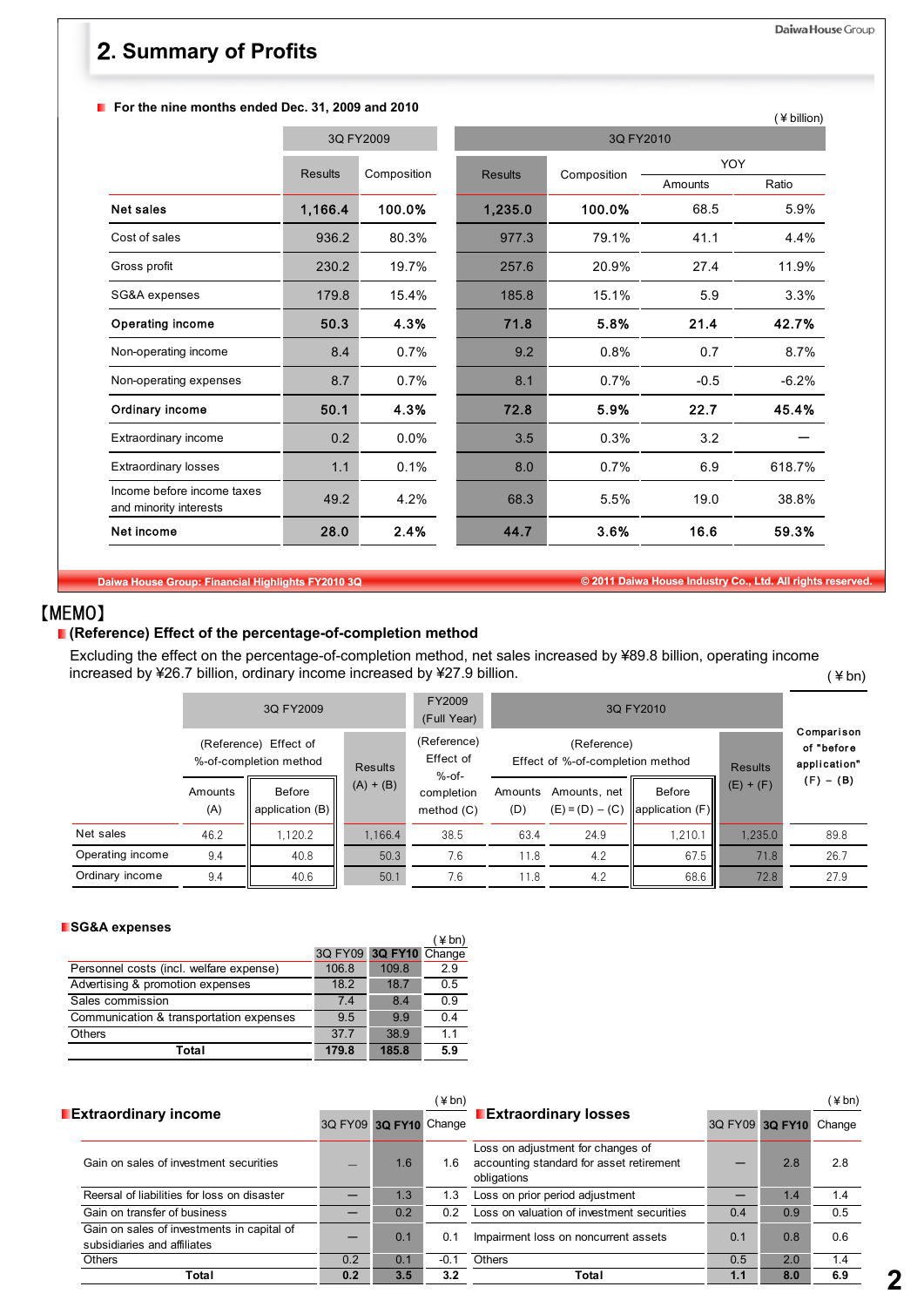# 3**. Business Segment Information** ① **Sales**

#### **F** For the nine months ended Dec. 31, 2009 and 2010

|              |                                            |                |                |                |         | (¥ billion) |
|--------------|--------------------------------------------|----------------|----------------|----------------|---------|-------------|
|              |                                            | 3Q FY09        |                | <b>3Q FY10</b> |         |             |
|              |                                            |                |                |                | YOY     |             |
|              |                                            | <b>Results</b> | <b>Results</b> | Composition    | Amounts | Ratio       |
|              | Single-Family Houses                       | 235.0          | 239.1          | 19.4%          | 4.1     | 1.8%        |
|              | <b>Rental Housing</b>                      | 324.7          | 366.0          | 29.6%          | 41.3    | 12.7%       |
|              | Condominiums                               | 82.3           | 94.6           | 7.7%           | 12.3    | 15.0%       |
|              | <b>Existing Home Business</b>              | 33.1           | 44.4           | 3.6%           | 11.2    | 33.9%       |
| <b>Sales</b> | <b>Commercial Facilities</b>               | 211.9          | 199.7          | 16.2%          | $-12.1$ | $-5.7%$     |
|              | <b>Business &amp; Corporate Facilities</b> | 138.9          | 138.5          | 11.2%          | $-0.3$  | $-0.3%$     |
|              | Health & Leisure                           | 44.5           | 46.0           | 3.7%           | 1.5     | 3.4%        |
|              | <b>Other Businesses</b>                    | 154.7          | 165.0          | 13.4%          | 10.3    | 6.7%        |
|              | (Adjustment)                               | (58.9)         | (58.7)         | $-4.8%$        | 0.1     |             |
|              | Total                                      | 1,166.4        | 1,235.0        | 100.0%         | 68.5    | 5.9%        |

Note: Sales by segment are shown prior to consolidation adjustment.

**Daiwa House Group: Financial Highlights FY2010 3Q © 2011 Daiwa House Industry Co., Ltd. All rights reserved.**

# 【MEMO】

## **(Reference) Effect on the percentage-of-completion method**

## **For the nine months ended Dec. 31, 2009 and 2010**

|                                                      | <b>For the nine months ended Dec. 31, 2009 and 2010</b><br>(\ billion) |                                                 |                               |                                        |                |                                                 |                            |                               |                                             |  |
|------------------------------------------------------|------------------------------------------------------------------------|-------------------------------------------------|-------------------------------|----------------------------------------|----------------|-------------------------------------------------|----------------------------|-------------------------------|---------------------------------------------|--|
|                                                      |                                                                        | 3Q FY09                                         |                               | <b>FY09</b>                            |                |                                                 | 3Q FY10                    |                               |                                             |  |
|                                                      |                                                                        | (Reference) Effect of<br>%-of-completion method |                               | (Reference)<br>Effect of               |                | (Reference)<br>Effect of %-of-completion method |                            |                               | Comparison                                  |  |
|                                                      | Amounts<br>(A)                                                         | <b>Before</b><br>application<br>(B)             | <b>Results</b><br>$(A) + (B)$ | $%$ -of-<br>completion<br>method $(C)$ | Amounts<br>(D) | Amounts, net<br>$(E) = (D)$ — $(C)$             | Bef ore<br>application (F) | <b>Results</b><br>$(E) + (F)$ | of "before<br>application"<br>$(F)$ — $(B)$ |  |
| Single-Family Houses                                 | 14.0                                                                   | 220.9                                           | 235.0                         | 5.3                                    | 13.8           | 8.5                                             | 230.5                      | 239.1                         | 9.6                                         |  |
| <b>Rental Housing</b>                                | 10.0                                                                   | 314.7                                           | 324.7                         | 8.7                                    | 15.7           | 6.9                                             | 359.1                      | 366.0                         | 44.4                                        |  |
| Condominiums                                         | 0.1                                                                    | 82.1                                            | 82.3                          | 0.1                                    | 0.0            | $-0.0$                                          | 94.6                       | 94.6                          | 12.5                                        |  |
| <b>Existing Home Business</b>                        |                                                                        | 33.1                                            | 33.1                          | 0.2                                    | 0.2            | 0.0                                             | 44.3                       | 44.4                          | 11.1                                        |  |
| <b>Commercial Facilities</b>                         | 9.8                                                                    | 202.0                                           | 211.9                         | 8.3                                    | 9.9            | 1.6                                             | 198.1                      | 199.7                         | $-3.9$                                      |  |
| <b>Business &amp; Corporate</b><br><b>Facilities</b> | 11.9                                                                   | 126.9                                           | 138.9                         | 15.6                                   | 23.4           | 7.8                                             | 130.6                      | 138.5                         | 3.7                                         |  |
| Health & Leisure                                     |                                                                        | 44.5                                            | 44.5                          |                                        |                |                                                 | 46.0                       | 46.0                          | 1.5                                         |  |
| <b>Other Businesses</b>                              | 0.0                                                                    | 154.6                                           | 154.7                         | 0.1                                    | 0.0            | $-0.1$                                          | 165.2                      | 165.0                         | 10.5                                        |  |
| (Adjustment)                                         | $\overline{\phantom{0}}$                                               | (58.9)                                          | (58.9)                        |                                        |                |                                                 | (58.7)                     | (58.7)                        | 0.1                                         |  |
| Total                                                | 46.2                                                                   | 1,120.2                                         | 1,166.4                       | 38.5                                   | 63.4           | 24.9                                            | 1,210.1                    | 1,235.0                       | 89.8                                        |  |

Note: Sales by segment are show n prior to consolidation adjustment.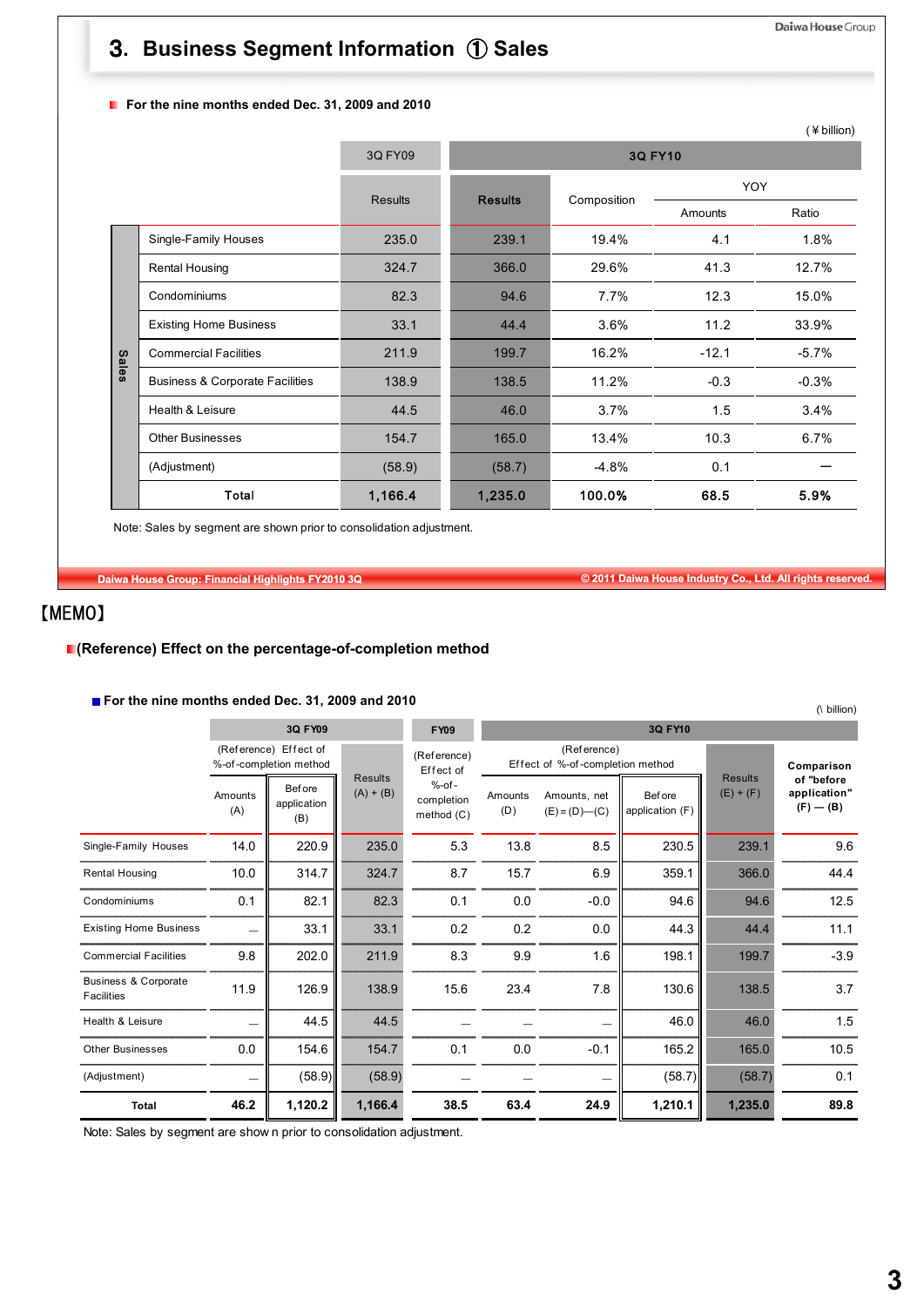# 3**. Business Segment Information** ② **Operating Income/Loss**

## **F** For the nine months ended Dec. 31, 2009 and 2010

|             | For the fillie months ended Dec. 31, 2009 and 2010 |                |                |                |         | (¥ billion) |
|-------------|----------------------------------------------------|----------------|----------------|----------------|---------|-------------|
|             |                                                    | 3Q FY09        |                | <b>3Q FY10</b> |         |             |
|             |                                                    | <b>Results</b> | <b>Results</b> | Composition    |         | YOY         |
|             |                                                    |                |                |                | Amounts | Ratio       |
|             | Single-Family Houses                               | 4.0            | 10.9           | 15.2%          | 6.9     | 172.7%      |
|             | <b>Rental Housing</b>                              | 27.5           | 35.9           | 50.2%          | 8.4     | 30.7%       |
|             | Condominiums                                       | $-8.5$         | 2.4            | 3.4%           | 10.9    |             |
| Operating   | <b>Existing Home Business</b>                      | 1.3            | 3.2            | 4.6%           | 1.9     | 148.0%      |
|             | <b>Commercial Facilities</b>                       | 25.5           | 24.2           | 33.7%          | $-1.3$  | $-5.1%$     |
| income/loss | <b>Business &amp; Corporate Facilities</b>         | 15.3           | 9.5            | 13.3%          | $-5.8$  | $-37.9%$    |
|             | Health & Leisure                                   | 0.0            | 0.2            | 0.4%           | 0.2     | 382.3%      |
|             | Other Businesses                                   | 1.5            | 3.0            | 4.2%           | 1.5     | 102.7%      |
|             | (Adjustment)                                       | (16.4)         | (17.9)         | $-24.9%$       | $-1.5$  |             |
|             | Total                                              | 50.3           | 71.8           | 100.0%         | 21.4    | 42.7%       |

Note: Operating income by segment is shown prior to consolidation adjustment.

**Daiwa House Group: Financial Highlights FY2010 3Q © 2011 Daiwa House Industry Co., Ltd. All rights reserved.**

# 【MEMO】

#### **(Reference) Effect on the percentage-of-completion method**

#### **For the nine months ended Dec. 31, 2009 and 2010**

|                                               | $\blacksquare$ For the nine months ended Dec. 31, 2009 and 2010<br>$(*bn)$                              |                           |                                                                   |                            |                |                                     |                                  |             |                               |  |  |
|-----------------------------------------------|---------------------------------------------------------------------------------------------------------|---------------------------|-------------------------------------------------------------------|----------------------------|----------------|-------------------------------------|----------------------------------|-------------|-------------------------------|--|--|
|                                               |                                                                                                         | 3Q FY09                   |                                                                   | <b>FY09</b>                |                | 3Q FY10                             |                                  |             |                               |  |  |
|                                               | (Reference)<br>(Reference) Effect of<br>Effect of %-<br>%-of-completion method<br><b>Results</b><br>of- |                           | (Reference)<br>Effect of %-of-completion method<br><b>Results</b> |                            |                | Comparison<br>of "before            |                                  |             |                               |  |  |
|                                               | Amounts<br>(A)                                                                                          | Before<br>application (B) | $(A) + (B)$                                                       | completion<br>method $(C)$ | Amounts<br>(D) | Amounts, net<br>$(E) = (D)$ — $(C)$ | <b>Before</b><br>application (F) | $(E) + (F)$ | application"<br>$(F)$ — $(B)$ |  |  |
| Single-Family Houses                          | 3.4                                                                                                     | 0.6                       | 4.0                                                               | 1.3                        | 3.9            | 2.6                                 | 8.3                              | 10.9        | 7.6                           |  |  |
| <b>Rental Housing</b>                         | 2.2                                                                                                     | 25.2                      | 27.5                                                              | 2.0                        | 3.6            | 1.5                                 | 34.4                             | 35.9        | 9.1                           |  |  |
| Condominiums                                  | 0.0                                                                                                     | $-8.5$                    | $-8.5$                                                            | 0.0                        | 0.0            | $-0.0$                              | 2.4                              | 2.4         | 11.0                          |  |  |
| <b>Existing Home Business</b>                 |                                                                                                         | 1.3                       | 1.3                                                               | 0.0                        | 0.0            | 0.0                                 | 3.2                              | 3.2         | 1.9                           |  |  |
| <b>Commercial Facilities</b>                  | 1.8                                                                                                     | 23.6                      | 25.5                                                              | 2.1                        | 1.8            | $-0.3$                              | 24.5                             | 24.2        | 8.0                           |  |  |
| <b>Business &amp; Corporate</b><br>Facilities | 1.9                                                                                                     | 13.4                      | 15.3                                                              | 2.0                        | 2.3            | 0.3                                 | 9.1                              | 9.5         | $-4.2$                        |  |  |
| Health & Leisure                              |                                                                                                         | 0.0                       | 0.0                                                               |                            |                |                                     | 0.2                              | 0.2         | 0.2                           |  |  |
| <b>Other Businesses</b>                       | $-0.0$                                                                                                  | 1.5                       | 1.5                                                               | 0.0                        | 0.0            | $-0.0$                              | 3.0                              | 3.0         | 1.5                           |  |  |
| (Adjustment)                                  |                                                                                                         | (16.4)                    | (16.4)                                                            |                            |                |                                     | (17.9)                           | (17.9)      | $-1.5$                        |  |  |
| Total                                         | 9.4                                                                                                     | 40.8                      | 50.3                                                              | 7.6                        | 11.8           | 4.2                                 | 67.5                             | 71.8        | 26.7                          |  |  |

Note: Operating income by segment is show n prior to consolidation adjustment.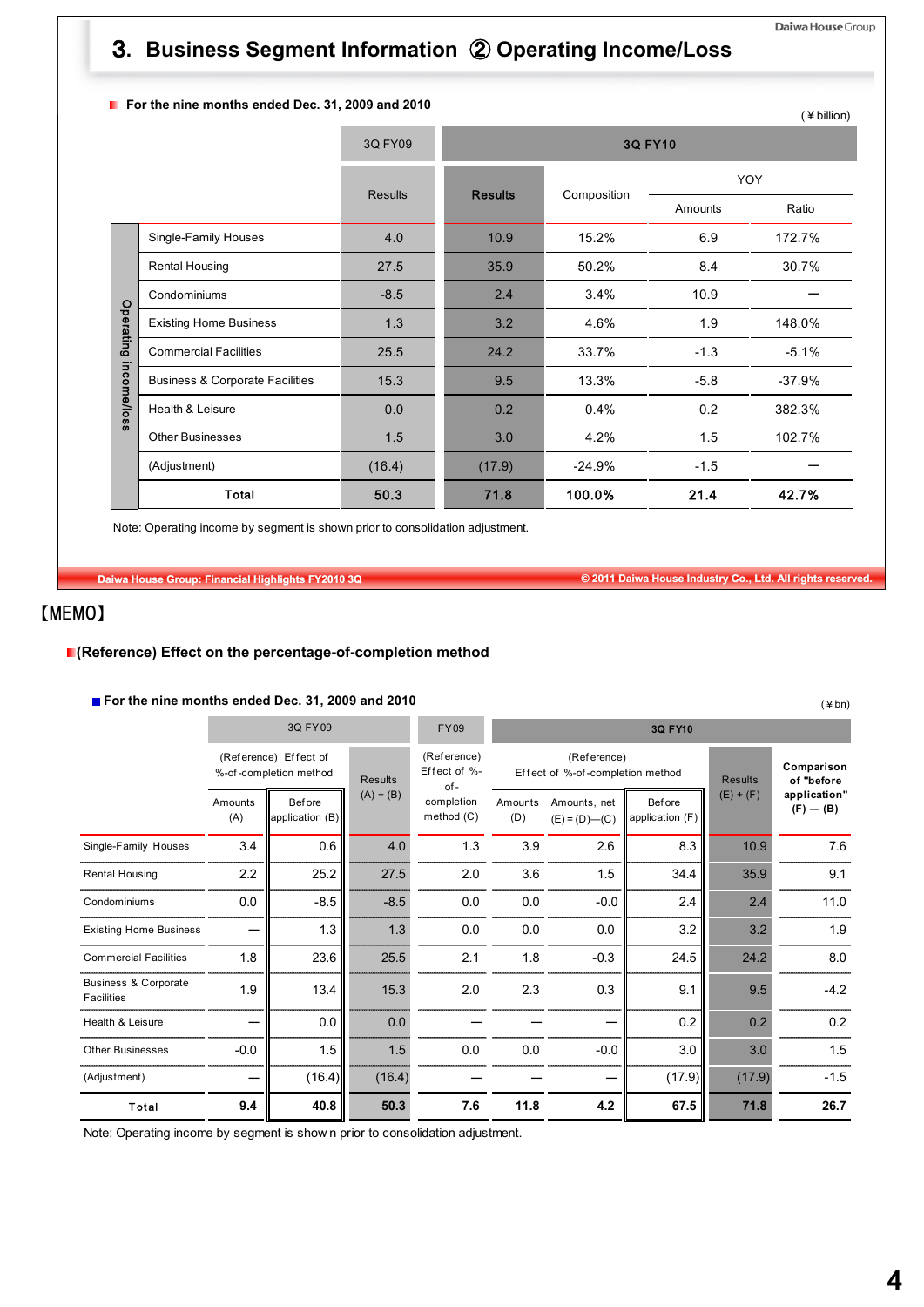# 4**. Consolidated Balance Sheets** ①**Assets**

|                                  |               |               |         | (¥ billion) |
|----------------------------------|---------------|---------------|---------|-------------|
|                                  | Mar. 31, 2010 | Dec. 31, 2010 | Changes |             |
|                                  |               |               | Amounts | Ratio       |
| <b>Current assets</b>            | 678.7         | 635.8         | $-42.8$ | $-6.3%$     |
| <b>Noncurrent assets</b>         | 1,238.1       | 1,264.1       | 25.9    | 2.1%        |
| Property, plant and<br>equipment | 778.6         | 782.3         | 3.7     | 0.5%        |
| Intangible assets                | 20.1          | 20.4          | 0.3     | 1.5%        |
| Investment and other<br>assets   | 439.4         | 461.3         | 21.9    | 5.0%        |
| <b>Total assets</b>              | 1,916.9       | 1,900.0       | $-16.9$ | $-0.9%$     |

**Daiwa House Group: Financial Highlights FY2010 3Q © 2011 Daiwa House Industry Co., Ltd. All rights reserved.**

# 【MEMO】

п

### **Major factors in changes from the previous fiscal year-end**

- 【**Current assets**】 Cash and deposits decreased by ¥53.7 billion, 29.9% from the previous fiscal year-end, mainly due to a decrease in loans payable.
- 【**Investment and other assets**】

Investment securities increased by ¥5.9 billion, 5.7% from the previous fiscal year-end, due to an additional investment.

|                                                |          |          |         | $(\n  4 bn)$ |  |
|------------------------------------------------|----------|----------|---------|--------------|--|
| <b>Inventories</b>                             | Mar. 31, | Dec. 31, | Change  |              |  |
|                                                | 2010     | 2010     | Amounts | Ratio        |  |
| Costs on uncompleted<br>construction contracts | 15.0     | 15.4     | 0.3     | 2.1%         |  |
| Land for sale                                  | 213.4    | 213.4    | $-0.0$  | $-0.0%$      |  |
| for houses                                     | 84.2     | 85.1     | 0.8     | $1.0\%$      |  |
| for condominiums                               | 85.7     | 89.8     | 4.1     | 4.8%         |  |
| <b>Buildings for sale</b>                      | 51.5     | 49.6     | $-1.8$  | $-3.7%$      |  |
| for houses                                     | 9.1      | 10.4     | 1.3     | 14.2%        |  |
| for condominiums                               | 36.6     | 33.0     | $-3.5$  | $-9.6%$      |  |
| <b>Others</b>                                  | 19.9     | 23.4     | 3.5     | 17.8%        |  |
| Total                                          | 300.0    | 301.9    | 1.9     | 0.6%         |  |
|                                                |          |          |         |              |  |





#### **Noncurrent assets**

| oncurrent assets                       |          |          |         | (¥bn)    |
|----------------------------------------|----------|----------|---------|----------|
|                                        | Mar. 31, | Dec. 31, | Change  |          |
|                                        | 2010     | 2010     | Amounts | Ratio    |
| Buildings & structures                 | 333.7    | 340.3    | 6.6     | 2.0%     |
| Land                                   | 389.5    | 393.2    | 3.6     | 0.9%     |
| Other                                  | 55.2     | 48.6     | $-6.5$  | $-11.9%$ |
| Total property, plant and<br>equipment | 778.6    | 782.3    | 3.7     | 0.5%     |

A ¥15.5 billion increase with the application of accounting standard for asset retirement obligations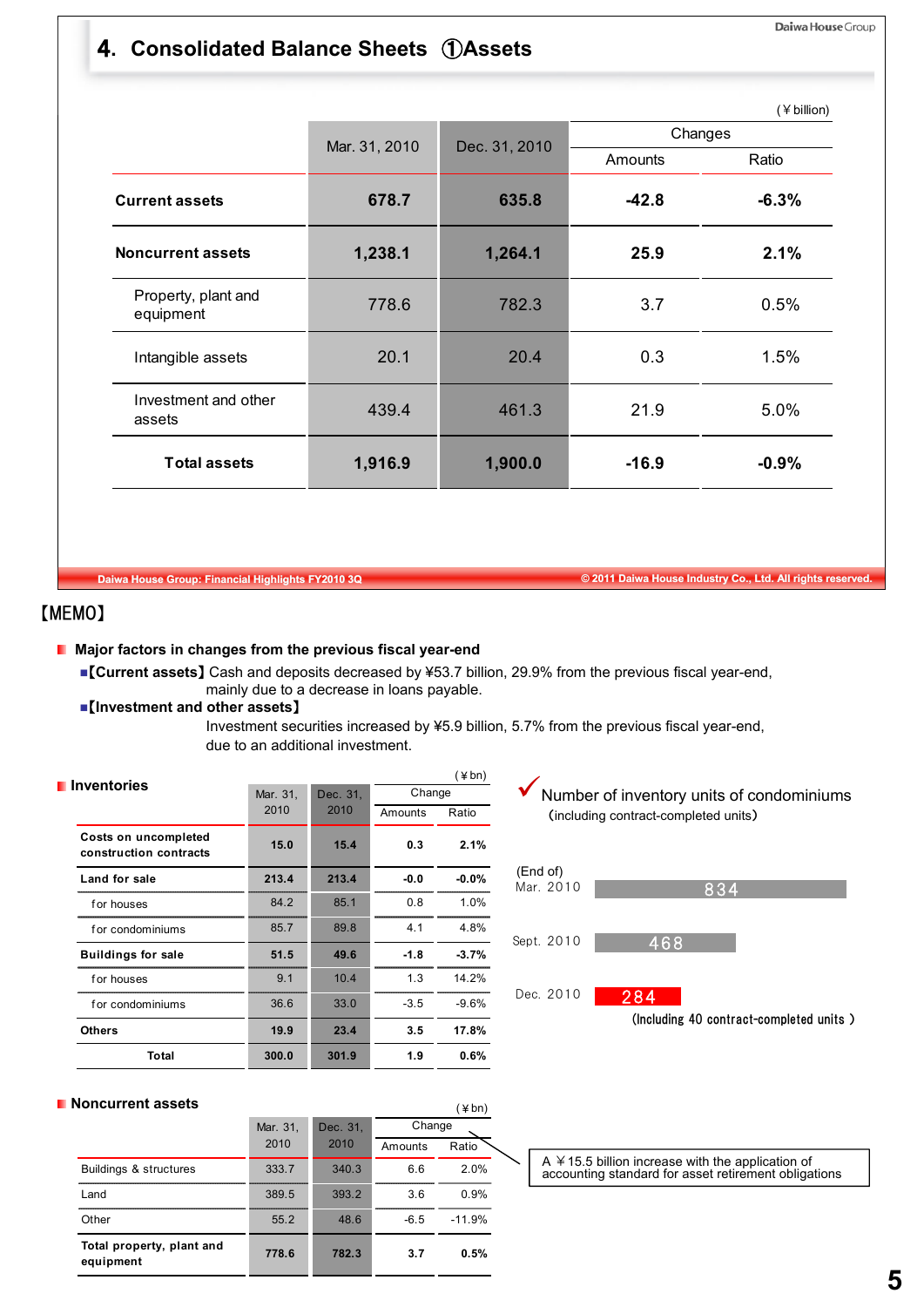# 4**. Consolidated Balance Sheets** ②**Liabilities and Net Assets**

|                                              |               |               |                | (¥ billion) |
|----------------------------------------------|---------------|---------------|----------------|-------------|
|                                              | Mar. 31, 2010 | Dec. 31, 2010 | Changes        |             |
|                                              |               |               | <b>Amounts</b> | Ratio       |
| <b>Liabilities</b>                           | 1,299.1       | 1,248.4       | $-50.7$        | $-3.9%$     |
| <b>Current liabilities</b>                   | 344.6         | 341.6         | $-2.9$         | $-0.9%$     |
| Noncurrent liabilities                       | 954.5         | 906.7         | $-47.8$        | $-5.0%$     |
| <b>Net assets</b>                            | 617.7         | 651.6         | 33.8           | 5.5%        |
| Shareholders' equity                         | 692.4         | 714.1         | 21.6           | 3.1%        |
| Valuation & translation<br>adjustments       | $-75.6$       | $-63.5$       | 12.0           |             |
| Minority interests                           | 0.9           | 1.0           | 0.0            | 8.2%        |
| <b>Total liabilities &amp;</b><br>net assets | 1,916.9       | 1,900.0       | $-16.9$        | $-0.9%$     |

**Daiwa House Group: Financial Highlights FY2010 3Q © 2011 Daiwa House Industry Co., Ltd. All rights reserved.**

# 【MEMO】

#### **Major factors in changes from the previous fiscal year-end**

- 【Noncurrent liabilities】 Long-term loans payable decreased by ¥69.8 billion, 20.8% from the previous fiscal year-end, due to payments of loans.
- 【Current liabilities and noncurrent liabilities】
	- ¥23.4 billion posted in asset retirement obligations, including ¥1.5 billion in current liabilities and ¥21.8 billion in noncurrent liabilities.

#### **Interest-bearing liabilities**

|                                                |          |          |           | $(*bn)$  |
|------------------------------------------------|----------|----------|-----------|----------|
|                                                | Mar. 31, | Dec. 31, | Change    |          |
|                                                | 2010     | 2010     | Amounts   | Ratio    |
| Short-term loans pay able                      | 14.7     | 10.5     | $-41$     | $-28.4%$ |
| Current portion of long-term<br>bonds pay able |          | 4.5      | 4.5       |          |
| Current portion of long-term loans<br>pay able | 2.9      | 17.8     | 14.9      | 515.3%   |
| Bonds pay able                                 | 105.3    | 100.8    | $-4.5$    | $-4.3%$  |
| Long-term loans pay able                       | 335.3    | 265.5    | $-69.8$   | $-20.8%$ |
| Total (excl. lease obligations)                | 458.3    | 399.3    | $-59.0$   | $-12.9%$ |
| Debt-equity ratio                              | 0.74     | 0.61     | -0.13pt   |          |
| Net debt-equity ratio                          | 0.45     | 0.42     | $-0.03pt$ |          |
| Net asset ratio                                | 32.2%    | 34.2%    | 2.0pt     |          |
|                                                |          |          |           |          |

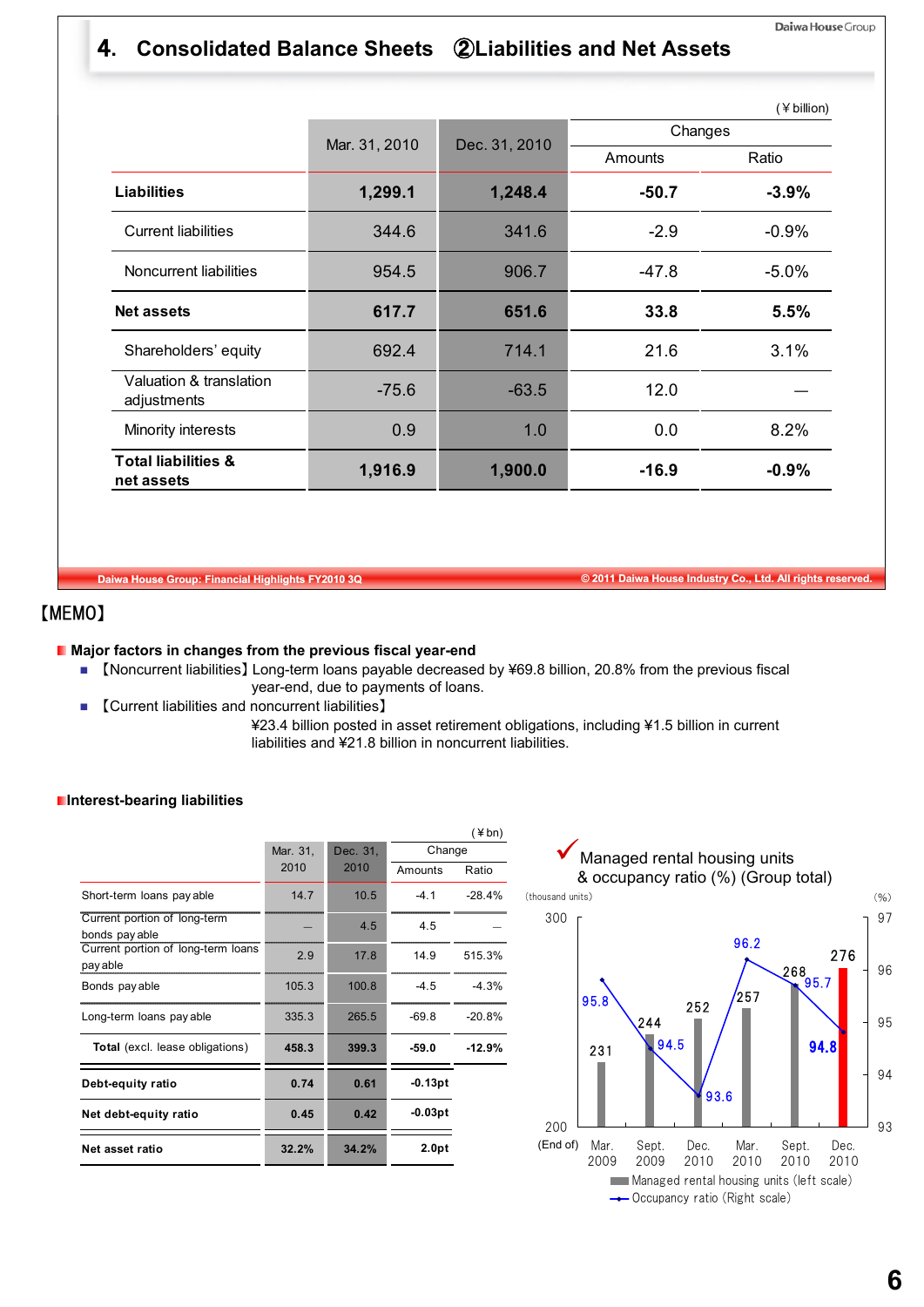# 5**. Full-Year Forecasts for FY2010** ① **Business Performance**

|                                                      |                |               |                  |                    |                | (¥ billion) |  |  |
|------------------------------------------------------|----------------|---------------|------------------|--------------------|----------------|-------------|--|--|
|                                                      |                | <b>FY2009</b> |                  | FY2010 (Forecasts) |                |             |  |  |
|                                                      | <b>Results</b> |               | <b>Forecasts</b> |                    | <b>YOY</b>     |             |  |  |
|                                                      |                | Composition   |                  | Composition        | <b>Amounts</b> | Ratio       |  |  |
| Net sales                                            | 1609.8         | 100.0%        | 1,660.0          | 100.0%             | 50.1           | 3.1%        |  |  |
| Cost of sales                                        | 1303.8         | 81.0%         | 1,325.2          | 79.8%              | 21.3           | 1.6%        |  |  |
| Gross profit                                         | 306.0          | 19.0%         | 334.8            | 20.2%              | 28.7           | 9.4%        |  |  |
| SG&A expenses                                        | 243.2          | 15.1%         | 249.8            | 15.1%              | 6.5            | 2.7%        |  |  |
| Operating income                                     | 62.7           | 3.9%          | 85.0             | 5.1%               | 22.2           | 35.5%       |  |  |
| Non-operating income                                 | 12.3           | 0.7%          | 12.0             | 0.7%               | $-0.3$         | $-2.9%$     |  |  |
| Non-operating expenses                               | 15.0           | 0.9%          | 17.0             | 1.0%               | 1.9            | 13.1%       |  |  |
| Ordinary income                                      | 60.0           | 3.7%          | 80.0             | 4.8%               | 19.9           | 33.3%       |  |  |
| Extraordinary income                                 | 0.2            | 0.0%          | 3.5              | 0.2%               | 3.2            |             |  |  |
| <b>Extraordinary losses</b>                          | 22.2           | 1.3%          | 23.8             | 1.4%               | 1.5            | 7.1%        |  |  |
| Income before income taxes<br>and minority interests | 38.0           | 2.4%          | 59.7             | 3.6%               | 21.6           | 56.8%       |  |  |
| Net income                                           | 19.1           | 1.2%          | 36.0             | 2.2%               | 16.8           | 88.4%       |  |  |

**Daiwa House Group: Financial Highlights FY2010 3Q © 2011 Daiwa House Industry Co., Ltd. All rights reserved.**

# 【MEMO】

**Full-year (ending Mar. 31, 2011) consolidated forecasts for business performance remain unchanged from the revised forecasts released on Nov. 9, 2010.**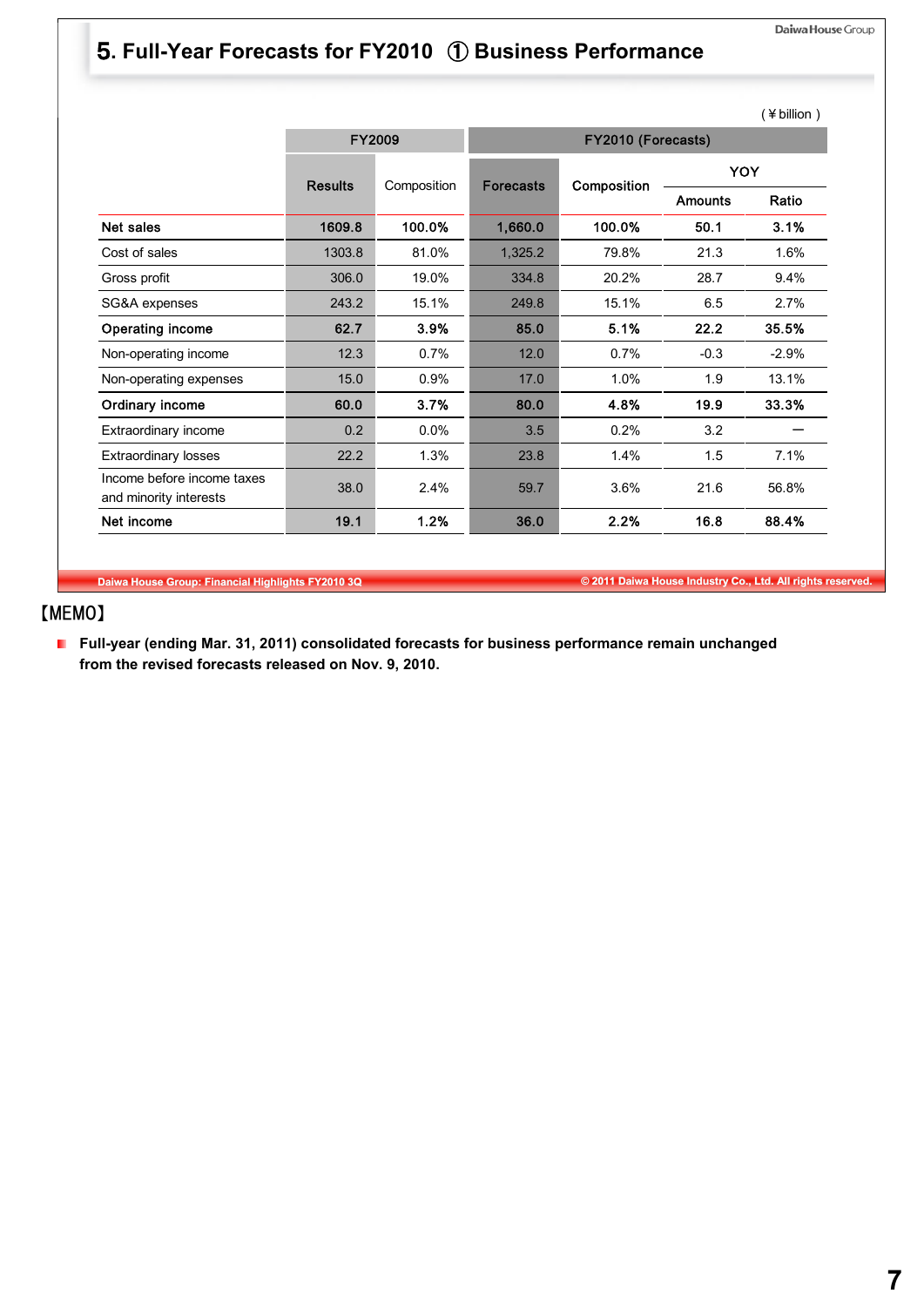# 5**. Full-Year Forecasts for FY2010** ② **Segment Information**

|             |                                            |                               |               |                    |             |                | $(*)$ billion ) |  |
|-------------|--------------------------------------------|-------------------------------|---------------|--------------------|-------------|----------------|-----------------|--|
|             |                                            |                               | <b>FY2009</b> | FY2010 (Forecasts) |             |                |                 |  |
|             |                                            | <b>Results</b><br>Composition |               | <b>Forecasts</b>   | Composition | YOY            |                 |  |
|             |                                            |                               |               |                    |             | <b>Amounts</b> | Ratio           |  |
|             | Single-Family Houses                       | 325.9                         | 20.2%         | 325.0              | 19.6%       | $-0.9$         | $-0.3%$         |  |
|             | Rental Housing                             | 449.0                         | 27.9%         | 480.5              | 29.0%       | 31.4           | 7.0%            |  |
|             | Condominiums                               | 119.3                         | 7.4%          | 133.5              | 8.0%        | 14.1           | 11.9%           |  |
|             | <b>Existing Home Business</b>              | 46.9                          | 2.9%          | 59.5               | 3.6%        | 12.5           | 26.7%           |  |
| Sales       | <b>Commercial Facilities</b>               | 285.6                         | 17.8%         | 276.0              | 16.6%       | $-9.6$         | $-3.4%$         |  |
|             | Business & Corporate Facilities            | 196.2                         | 12.2%         | 186.5              | 11.2%       | $-9.7$         | $-5.0%$         |  |
|             | Health & Leisure                           | 57.1                          | 3.5%          | 59.5               | 3.6%        | 2.3            | 4.1%            |  |
|             | <b>Other Businesses</b>                    | 210.9                         | 13.1%         | 221.0              | 13.3%       | 10.0           | 4.8%            |  |
|             | (Adjustment)                               | (81.2)                        | $-5.0%$       | (81.5)             | $-4.9%$     | $-0.2$         |                 |  |
|             | Total                                      | 1,609.8                       | 100.0%        | 1,660.0            | 100.0%      | 50.1           | 3.1%            |  |
|             | Single-Family Houses                       | 6.2                           | 9.9%          | 14.8               | 17.4%       | 8.5            | 138.5%          |  |
|             | Rental Housing                             | 38.6                          | 61.6%         | 41.5               | 48.9%       | 2.8            | 7.4%            |  |
|             | Condominiums                               | $-18.3$                       | $-29.2%$      | 3.0                | 3.5%        | 21.3           |                 |  |
| Operating   | <b>Existing Home Business</b>              | 1.7                           | 2.8%          | 4.0                | 4.7%        | 2.2            | 130.0%          |  |
|             | <b>Commercial Facilities</b>               | 34.4                          | 54.9%         | 32.5               | 38.2%       | $-1.9$         | $-5.6%$         |  |
|             | <b>Business &amp; Corporate Facilities</b> | 21.7                          | 34.7%         | 12.0               | 14.1%       | $-9.7$         | $-44.9%$        |  |
|             | Health & Leisure                           | $-0.5$                        | $-0.8%$       | 0.0                | 0.0%        | 0.5            |                 |  |
| income/loss | <b>Other Businesses</b>                    | 1.0                           | 1.7%          | 2.7                | 3.2%        | 1.6            | 159.8%          |  |
|             | (Adjustment)                               | (22.2)                        | $-35.6%$      | (25.5)             | $-30.0%$    | $-3.2$         |                 |  |
|             | Total                                      | 62.7                          | 100.0%        | 85.0               | 100.0%      | 22.2           | 35.5%           |  |

**Daiwa House Group: Financial Highlights FY2010 3Q © 2011 Daiwa House Industry Co., Ltd. All rights reserved.**

# 【MEMO】

**Full-year (ending Mar. 31, 2011) consolidated forecasts for business performance remain unchanged from the revised forecasts released on Nov. 9, 2010.**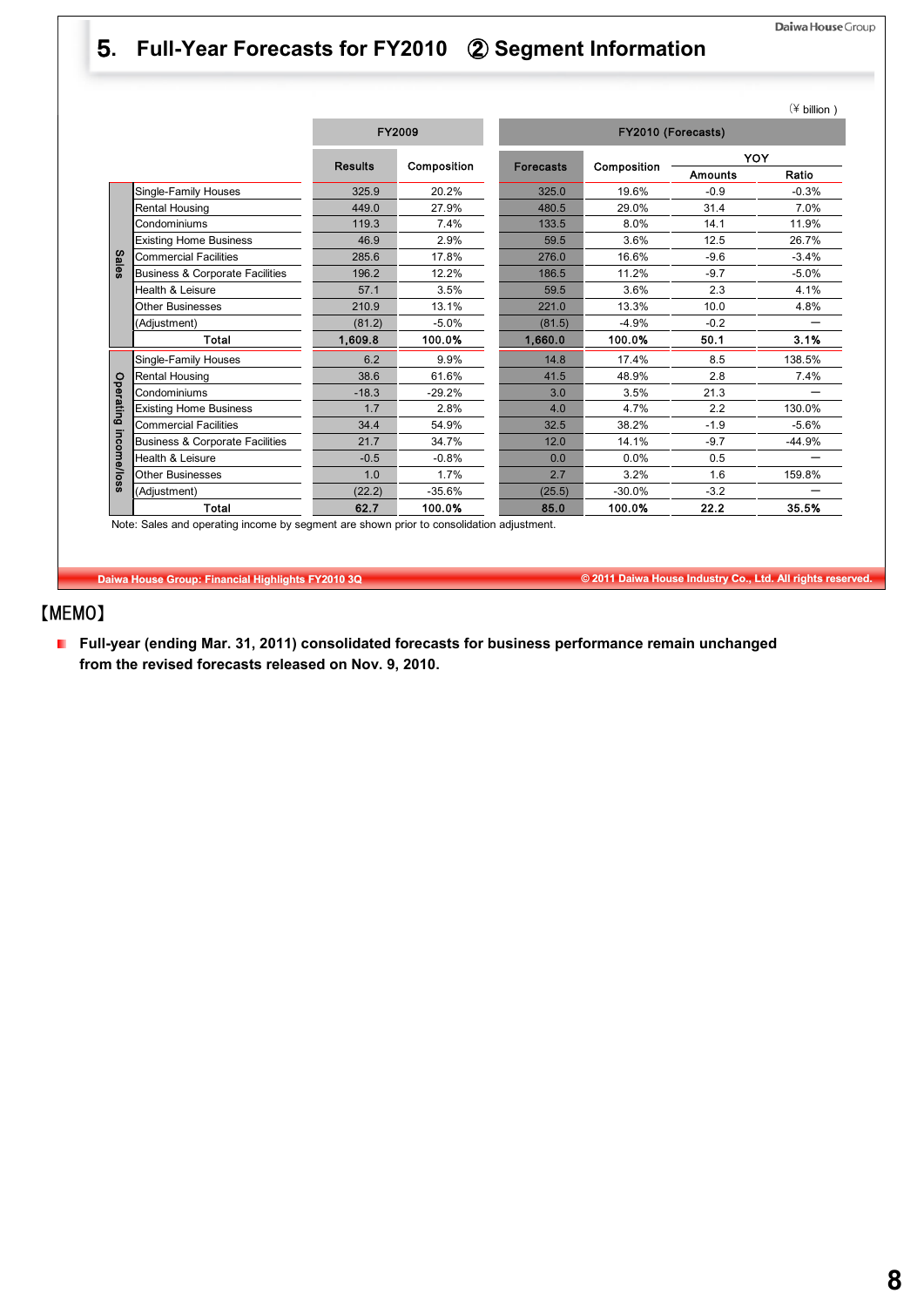# **(**Reference ①**) Orders Received by Business Segment (Non-Consolidated)**

**F** For the nine months ended Dec. 31, 2009 and 2010

|          |                        | 01 1110 111110 1110111110 011404 DOO. 0 1, 2000 4114 2010 |           |                  |              |                |            | $(\frac{1}{2})$ billion) |  |  |
|----------|------------------------|-----------------------------------------------------------|-----------|------------------|--------------|----------------|------------|--------------------------|--|--|
|          |                        |                                                           | 3Q FY2009 |                  | 3Q FY2010    |                |            |                          |  |  |
|          |                        |                                                           |           |                  | <b>Units</b> | <b>Amounts</b> | <b>YOY</b> |                          |  |  |
|          |                        |                                                           |           | Units<br>Amounts |              |                | Amounts    | Ratio                    |  |  |
|          |                        | <b>Custom-built houses</b>                                | 6,315     | 179.9            | 6,489        | 187.9          | 7.9        | 4.4%                     |  |  |
|          | Single-<br>Family      | <b>Houses (of housing</b><br>subdivisions)                | 919       | 22.5             | 1,072        | 25.7           | 3.2        | 14.2%                    |  |  |
|          | <b>Houses</b>          | Land (including land for<br>housing subdivisions)         |           | 31.3             |              | 37.2           | 5.9        | 19.0%                    |  |  |
|          |                        | <b>Subtotal</b>                                           | 7,234     | 233.8            | 7,561        | 250.9          | 17.0       | 7.3%                     |  |  |
| Orders   | <b>Rental Housing</b>  |                                                           | 19,963    | 195.4            | 20,650       | 225.6          | 30.2       | 15.5%                    |  |  |
|          |                        | <b>Condominiums</b>                                       |           | 65.2             | 1,807        | 66.3           | 1.1        | 1.7%                     |  |  |
| received |                        | <b>Existing Home Business</b>                             |           | 30.3             |              | 39.9           | 9.5        | 31.5%                    |  |  |
|          |                        | <b>Commercial Facilities</b>                              |           | 120.4            |              | 114.0          | $-6.4$     | $-5.3%$                  |  |  |
|          |                        | <b>Business &amp; Corporate Facilities</b>                |           | 85.7             |              | 93.2           | 7.4        | 8.7%                     |  |  |
|          | <b>Resort Business</b> |                                                           |           | 3.7              |              | 3.5            | $-0.1$     | $-3.7%$                  |  |  |
|          |                        | <b>Other Businesses</b>                                   |           | 3.0              |              | 3.8            | 0.8        | 29.2%                    |  |  |
|          |                        | Total                                                     |           | 737.8            | 30,018       | 797.6          | 59.8       | 8.1%                     |  |  |

**Daiwa House Group: Financial Highlights FY2010 3Q © 2011 Daiwa House Industry Co., Ltd. All rights reserved.**

# 【MEMO】

**Full-year (ending Mar. 31, 2011) forecasts for orders received remain unchanged from the revised forecasts released on Nov. 9, 2010.**

**Orders received (non-consolidated)**

|                                            |                                                   |                                       |         |            | (¥bn)   |
|--------------------------------------------|---------------------------------------------------|---------------------------------------|---------|------------|---------|
|                                            |                                                   | FY2010 forecasts revised in Nov. 2010 |         |            |         |
|                                            |                                                   | Units                                 | Amounts | <b>YOY</b> |         |
|                                            |                                                   |                                       |         | Amounts    | Ratio   |
|                                            | <b>Custom-built houses</b>                        | 8,560                                 | 246.2   | 12.4       | 5.3%    |
| Single-                                    | Houses (of housing subdivisions)                  | 1,340                                 | 32.7    | $-0.1$     | $-0.5%$ |
| Family<br><b>Houses</b>                    | Land (including land for housing<br>subdivisions) |                                       | 46.4    | 5.0        | 12.2%   |
|                                            | <b>Subtotal</b>                                   | 9,900                                 | 325.3   | 17.3       | 5.6%    |
| <b>Rental Housing</b>                      |                                                   | 27,300                                | 287.4   | 42.4       | 17.3%   |
| <b>Condominiums</b>                        |                                                   | 2,400                                 | 85.7    | $-2.0$     | $-2.3%$ |
|                                            | <b>Existing Home Business</b>                     |                                       | 50.8    | 8.6        | 20.4%   |
|                                            | <b>Commercial Facilities</b>                      |                                       | 155.1   | $-1.4$     | $-0.9%$ |
| <b>Business &amp; Corporate Facilities</b> |                                                   |                                       | 120.8   | $-6.1$     | $-4.8%$ |
| <b>Resort Business</b>                     |                                                   |                                       | 4.6     | 0.1        | 4.2%    |
|                                            | <b>Other Businesses</b>                           |                                       | 4.9     | 0.8        | 22.2%   |
|                                            | Total                                             | 39,600                                | 1,035.0 | 59.9       | 6.1%    |

Notes:

4. The YOY ratios are calculated based on the amounts.

<sup>1.</sup> The presentation of the non-consolidated segments has been changed in accordance with the change in consolidated segments.

<sup>2.</sup> In the Single-Family Houses segment, we engage in construction by order of "Custom-built house," and sale of a package of a new house with land ("Housing subdivision").

<sup>3.</sup> In Rental Housing, Condominiums, Commercial Facilities, and Business & Corporate Facilities businesses, the figures in the charts include lands and buildings.